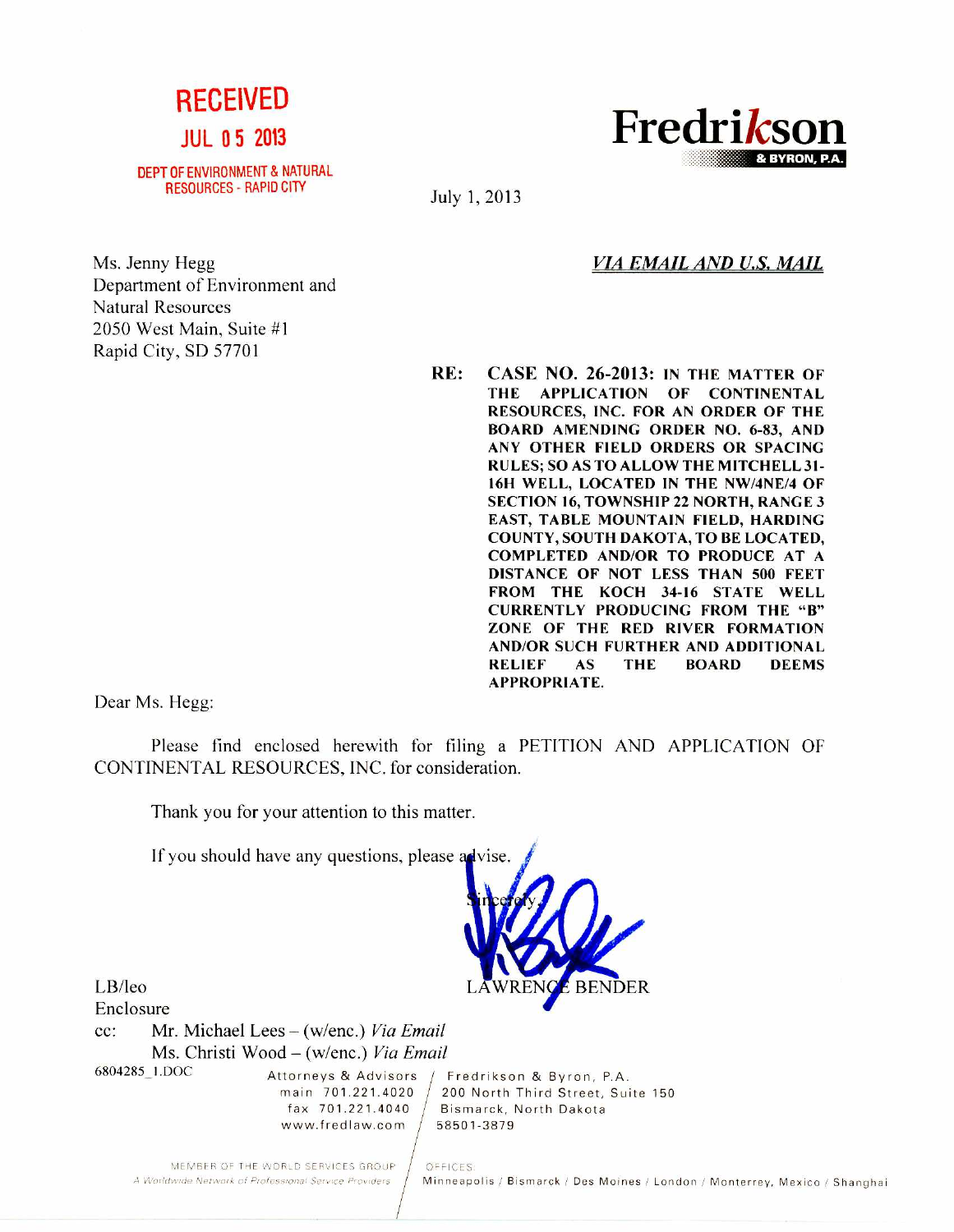**RECEIVED** 

# **STATE OF SOUTH DAKOTA JUL 0 5 2013**

DEPT OF ENVIRONMENT & NATURAL

**DEPARTMENT OF ENVIRONMENTAL AND NATURAL RESOURCES - RAPID CITY** 

#### **BOARD OF MINERALS AND ENVIRONMENT**

**CASE NO. 26-2013** 

**IN THE MATTER OF THE APPLICATION OF CONTINENTAL RESOURCES, INC. FOR AN ORDER OF THE BOARD AMENDING ORDER NO. 6-83, AND ANY OTHER FIELD ORDERS OR SPACING RULES; SO AS TO ALLOW THE MITCHELL 31-16H WELL, LOCATED IN THE NW/4NE/4 OF SECTION 16, TOWNSHIP 22 NORTH, RANGE 3 EAST, TABLE MOUNTAIN FIELD, HARDING COUNTY, SOUTH DAKOTA, TO BE LOCATED, COMPLETED AND/OR TO PRODUCE AT A DISTANCE OF NOT LESS THAN 500 FEET FROM THE KOCH 34-16 STATE WELL CURRENTLY PRODUCING FROM THE "B" ZONE OF THE RED RIVER FORMATION AND/OR SUCH FURTHER AND ADDITIONAL RELIEF AS THE BOARD DEEMS APPROPRIATE.** 

### **PETITION AND APPLICATION OF CONTINENTAL RESOURCES, INC,**

Continental Resources, Inc. ("Continental") and for its petition and application to the

Department of Environment and Natural Resources, Board of Minerals and Environment (the

"Board"), states and alleges as follows:

1.

That by Board Order Nos. 6-83, 7-95, 12-08, 13-08 and 5-10, the Table Mountain Field is

comprised of the following described lands, Harding County, South Dakota:

Township 23 North, Range 3 East Section 25: All Section 26: All Section 35: All Section 36: All

 $-1 -$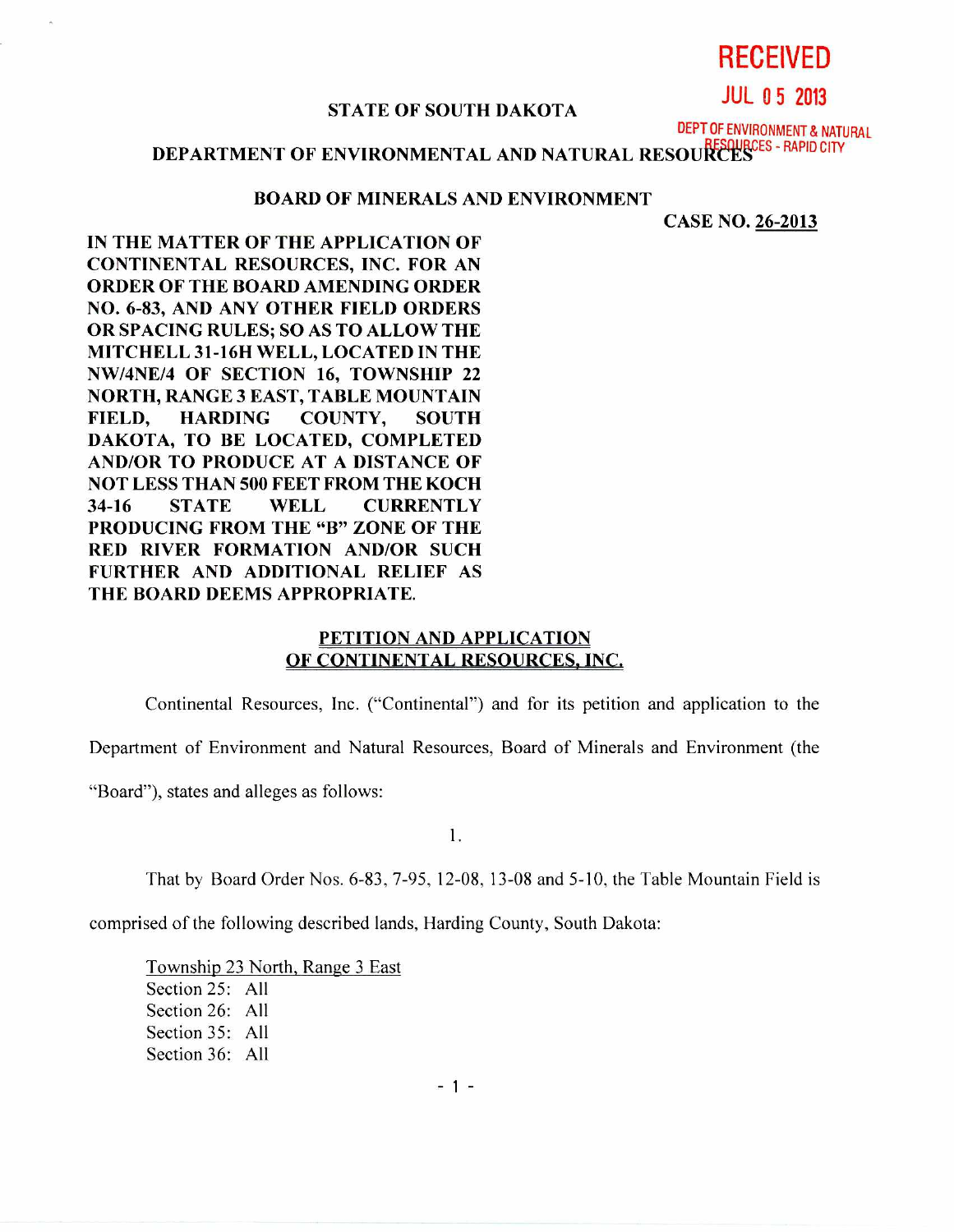Township 23 North, Range 4 East Section 30: NW/4

Township 22 North, Range 2 East Section 24: E/2

Township 22 North, Range 3 East

Section 1: All Section 2: All Section 3: All Section 4: All Section 9: All Section 10: All Section 11: All Section 12: All Section 14: All Section 15: All Section 16: All Section 17: All Section 19: All Section 20: All Section 21: All Section 22: All Section 23: All Section 27: All Section 28: All Section 29: All Section 30: All

2.

Continental is the owner of an interest in the oil and gas leasehold estate underlying all or

portions of the following described lands in Harding County, South Dakota:

Township 22 North, Range 3 East Section 16: All Section 21: All

(the "Subject Lands")

3.

In Order No. 4-2013, the Board established the Subject Lands as a 1280-acre spacing unit in

the Table Mountain field.

 $-2-$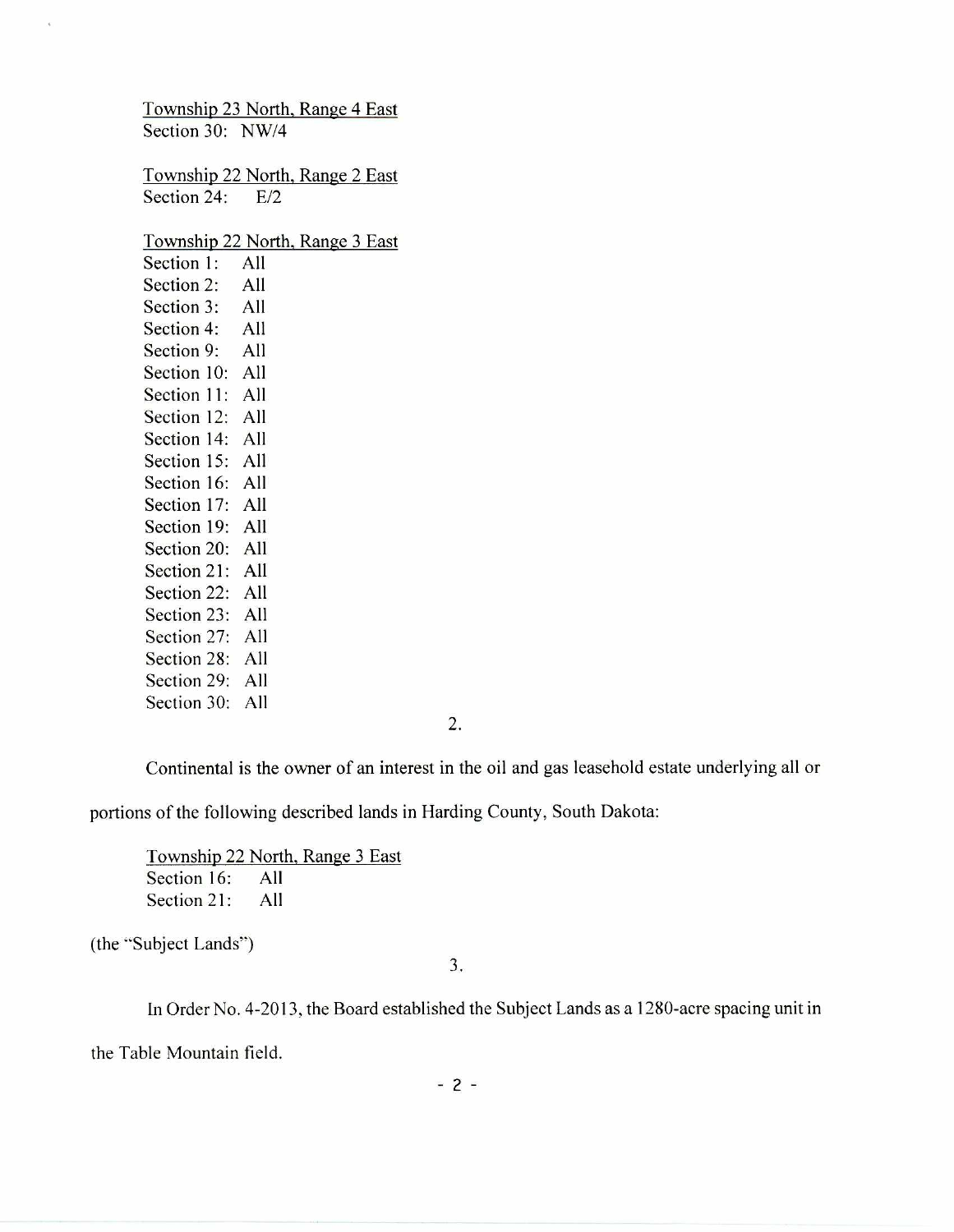4.

That the Department of Environment and Natural Resources issued a permit to drill the Koch 34-16 State well as a vertical well on the S/2 of Section 16, Township 22 North, Range 3 East, Harding County, South Dakota. Continental is the operator of the Koch 34-16 State vertical well.

5.

That Continental submitted a permit to drill the Mitchell 31-1611 well to be located on a spacing unit comprised of the Subject Lands, designating Continental as the operator of the Mitchell 31-16H well within said spacing unit.

6.

That the Subject Lands and spacing unit for the Mitchell 31-16H well overlap the spacing unit for the Koch 34-16 State well.

7.

That pursuant to Order No. 6-83, the current allowable distance between wells in the Table Mountain Field is 1320 feet. The distance between the Koch 34-16 State well and the Mitchell 31- 16H well will be approximately 850 feet.

8.

That Continental desires to utilize the horizontal drilling technique to test and develop the "B" zone of the Red River formation, in areas of the Table Mountain Field utilizing the Mitchell 31- 16H well.

9.

That in utilizing the horizontal drilling technique, it is reasonably necessary to have a certain

- 3 -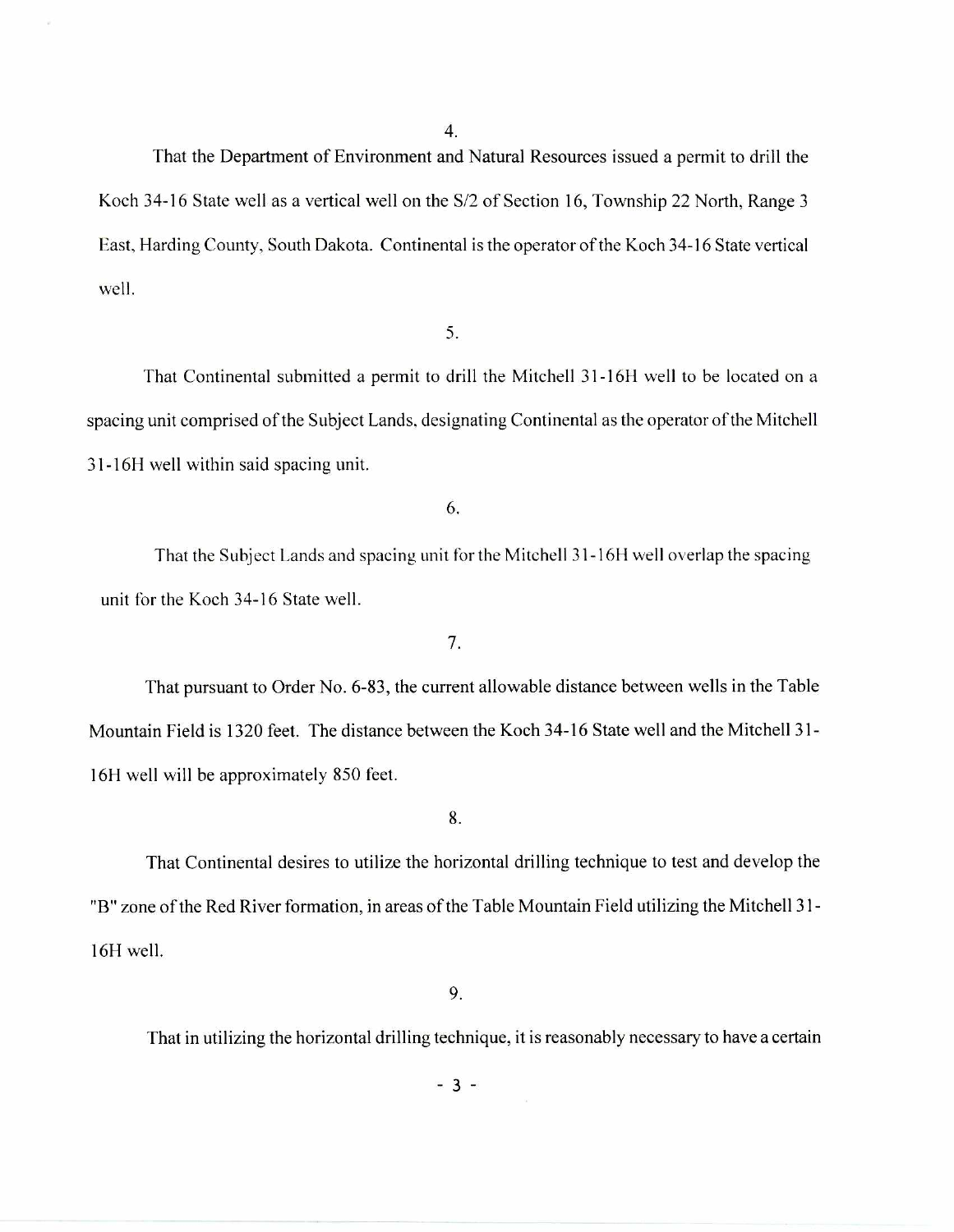amount of flexibility with respect to well locations that the current rules for the Table Mountain Field fail to provide.

### 10.

That Continental hereby requests an order of the Board amending Order No. 6-83, and any other field orders or spacing rules; so as to allow the Mitchell 31-16H Well, located in the NW/4NE/4 of Section 16, Township 22 North, Range 3 East, Table Mountain Field, Harding County, South Dakota, to be located, completed and/or to produce at a distance of not less than 500 feet from the Koch 34-16 State well currently producing from the "B" Zone of the Red River Formation and/or such further and additional relief as the Board deems appropriate.

11.

That it is the opinion of Continental that use of the horizontal drilling technique to test and further develop the "B" zone of the Red River formation will increase the ultimate recovery of the reservoir in a manner which will prevent waste, protect correlative rights and prevent the drilling of unnecessary wells.

### 12.

That the legal authority and jurisdiction under which a hearing would be held and the particular statutes and rules involved are SDCL Ch. 1-26, SDCL Ch. 45-9 and ARSD Ch. 74:09:01 and ARSD Ch. 74:12:02.

WHEREFORE, Continental respectfully requests that notice of this matter be provided as required by South Dakota laws and that thereafter the Board of Minerals and Environment enter its order granting the relief requested herein.